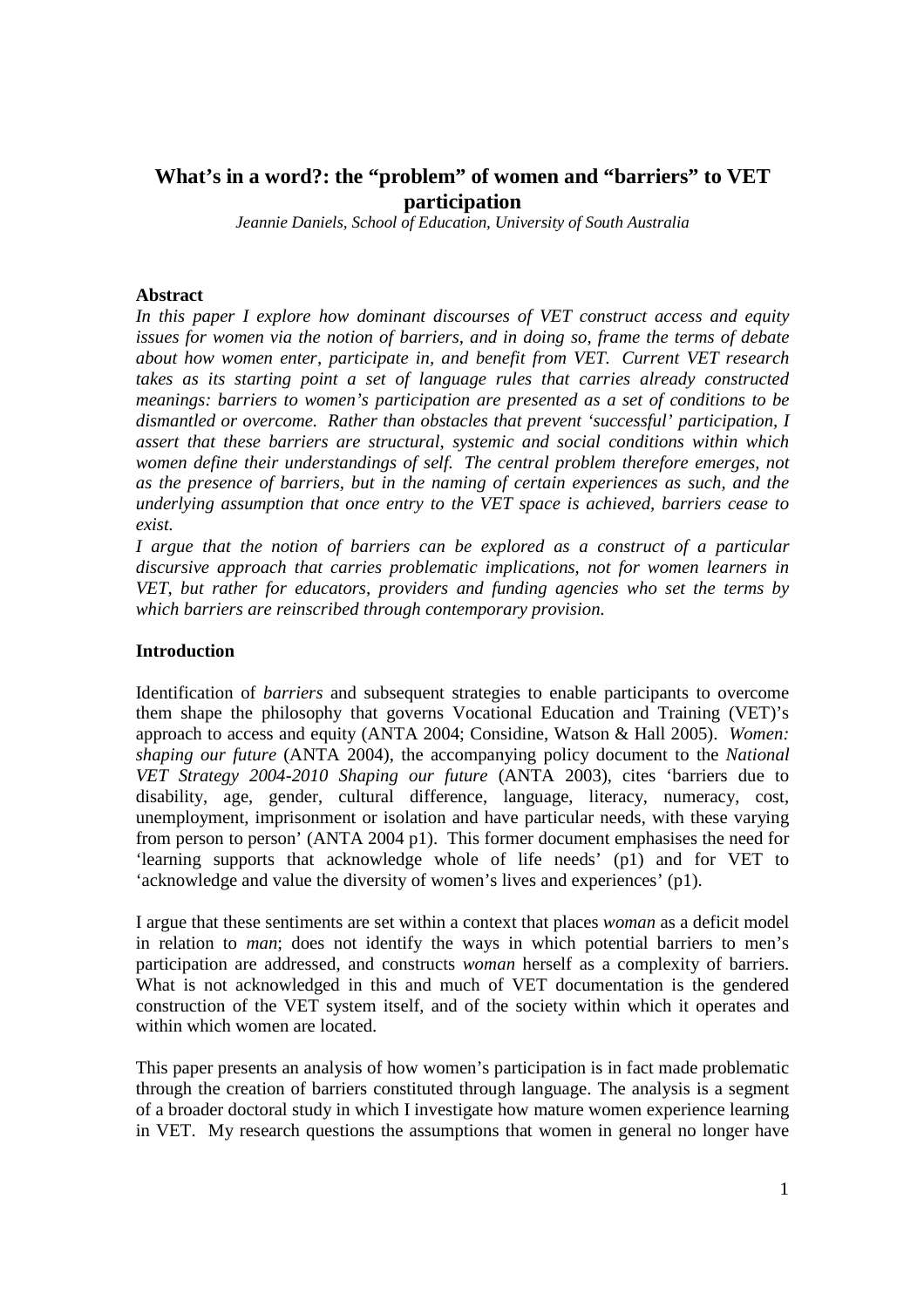issues in VET. While many women are indeed 'doing well' in VET (NCVER 2005), I contend that this conclusion is drawn from research that views women's concerns through a masculinist lens, limiting the ways in which women learners, and their needs, can be understood. Current research in VET reflects a male orientation, ignoring women's broader notion of work as life experience that includes family responsibilities and the unpaid activities that occur in the 'homeplace' (Gouthro 2005).

Using a feminist socially critical theoretical approach informed by the work of Dorothy Smith (1987) and Carol Lee Bacchi (1999) a problematic approach to the construction of women learners' needs in VET is revealed, demonstrating how barriers are constructed *for* women. Through analysis of women's stories of learning an alternative reading of these barriers then becomes possible, highlighting how women's everyday is in fact an integral part of their participation and learning. Discussion focuses on the need for alternative approaches to VET research and implications for the way we organise, provide and deliver VET.

# **Key issues in the literature**

My research is informed by three broad categories of literature: women and adult education; feminist theories of learning, knowing and experience; and VET policy documents and related literature. A range of Australian and international literatures introduced the many ways in which women are encapsulated in educational texts: these literatures ranged from issues in higher and further education (Blackmore 2006; Haggis 2006; Jackson 2004; Reay 2003) to aspects of learning (Newman 1999; Sanguinetti et al. 2004; OECD 2007). The substantial writings focusing on gendered constructions of knowledge and the ways in which women understand learning (for example Gouthro 2005; Hart 2002; Hayes & Flannery 2000; English 2006) considered aspects on women's learning that are not explored elsewhere: significantly, that women's everyday experiences are an integral, but often unacknowledged, part of learning.

Australian VET literature used in this study comprises research reports (Karmel & Nguyen 2006; Quay Connection 2004; Stanwick, Ong & Karmel 2006) and policy and related documents (ANTA 2003, 2004; DEST 2005). From this category I identified a body of VET documentation that is instrumental in organising and framing the research, funding and provision of VET in Australia – and that I have named the *organising texts* of VET. Dorothy Smith (1987) tells us how the world is organised through texts; it is through language and words that we communicate ideas. These organising texts create a conceptual space within which ideas, values, and meanings are constructed in certain ways. Smith emphasises the power imbued in texts, claiming '[w]e are ruled by forms of organization vested in and mediated by texts and documents' (p3). By 'text', Smith refers to the language, words, and the concepts and symbols that are produced for, and by, these 'forms of organization'. The organising texts of VET are located mainly on the National Centre for Vocational Education Research (NCVER) database (http://www.ncver.edu.au/). This literature has significance for my research, because it also illustrates the limited way in which women learners are – and are able to be – theorized and researched within this dominant discursive framework.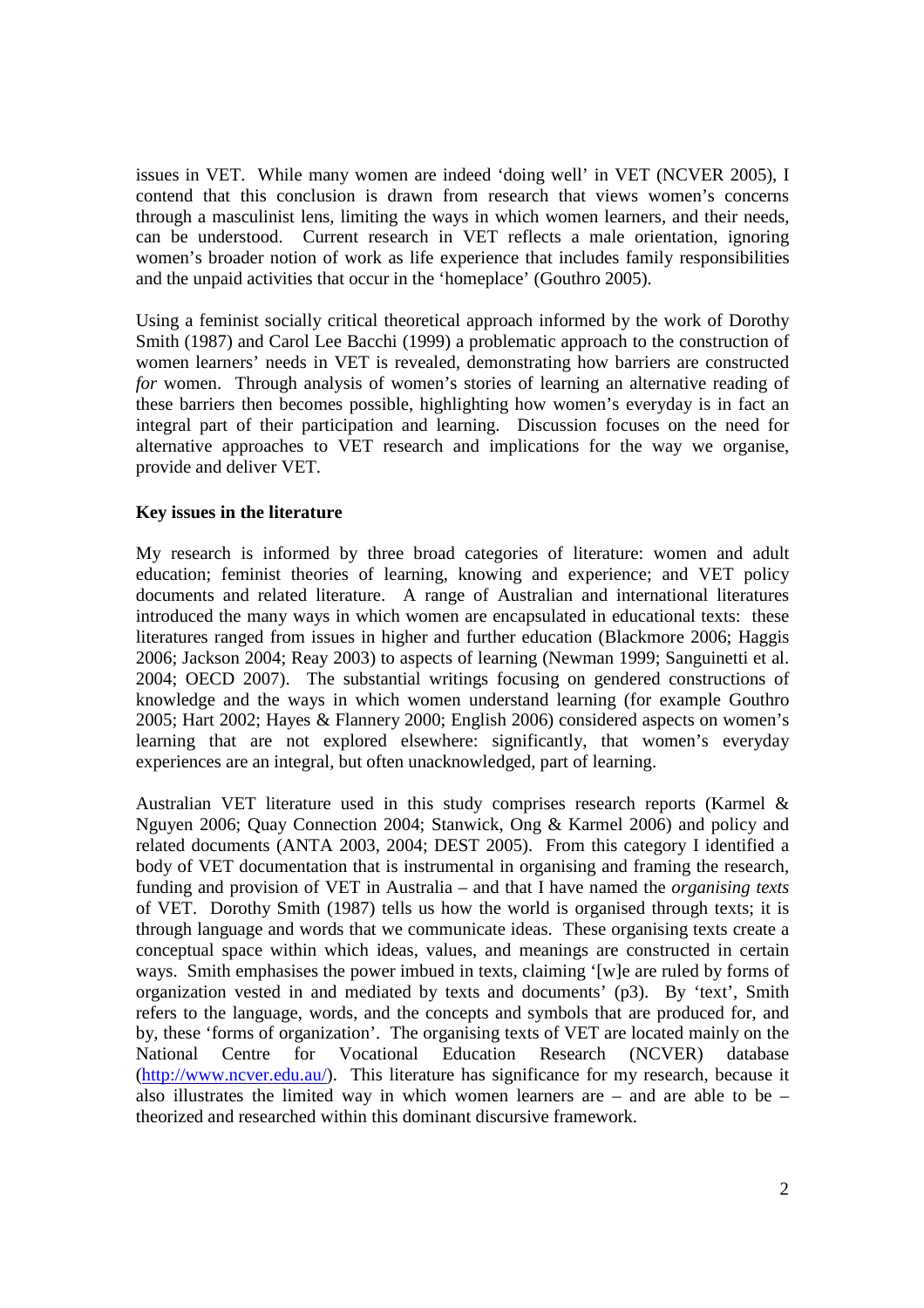While women are understood quite differently within the literatures investigated for my research, most noticeable is their lack of visible presence in the organising texts of VET. Women make few appearances in these texts.The notion that women's issues in VET have been solved (NCVER 2005) has resulted in the almost complete disappearance of women from subsequent research priorities (NCVER 2007) and so from much VET research and literature. Put another way, as Butler and Ferrier (2006) note, although 'the voices of women in Australian VET have continued to speak … they are no longer heard' (p581). This lack of a conceptual space highlights a key issue for women who participate in VET learning, and who find there is no way to express concepts, ideas and meanings or to locate their everyday within the discursive framing of VET's organising texts. The consequence of this approach is that:

the stories of women told in *Women: shaping our future* mirror the narrow focus of VET … [that] views experience, expectations and outcomes primarily through a work-focussed lens. (Daniels 2005 p111)

Work is indeed the focus of VET, but it is a definition of work that is restricted to paid employment. Unpaid and home-related work and women's other life experiences are not included. Consequently, attempts to address women's concerns have simply reflected the dominating message of VET's organising texts, have not taken into account how women might view their whole-of-life experiences, and have re-affirmed women's lack of visibility and voice within VET texts.

## **A feminist narrative methodology**

The organising texts of VET create a knowledge base that frames what vocational education is all about. Also within this framework are notions of what women want, need and get in VET. Embedded in this conceptual framing is the belief that issues can be investigated in relation to existing organisational structures.

I argue that these texts produce a discursive framework that, by making women's everyday experiences invisible, reinscribes problems instead of creating spaces within which problems can be identified and named by those who experience them. To explore this premise, I applied a socially critical feminist theoretical approach to my study. Smith's (1987) concept of women's *everyday as problematic* gave me a platform to place women's stories at the starting point of the study, and from which I could investigate women's learning as both a gendered and contextualised experience.

Smith (1987) contends that, for women, everyday life is lived through the filter of an outwardly generated, and gendered, organisation of social relations. The *rules* of these relations - the accepted way of *doing thing*s - govern how women are expected to *be*, and to think about the world. Women's experiences may be quite different, but whilst these are felt, they are not easily expressed. Language, according to Smith, is the tool through which these rules are communicated and reinscribed. Because the conceptual framework for this language is of (some) men's experiences and not women's, it offers women few means of expressing their needs from within their own understandings, or communicating how their *everyday is made problematic* by this social organisation.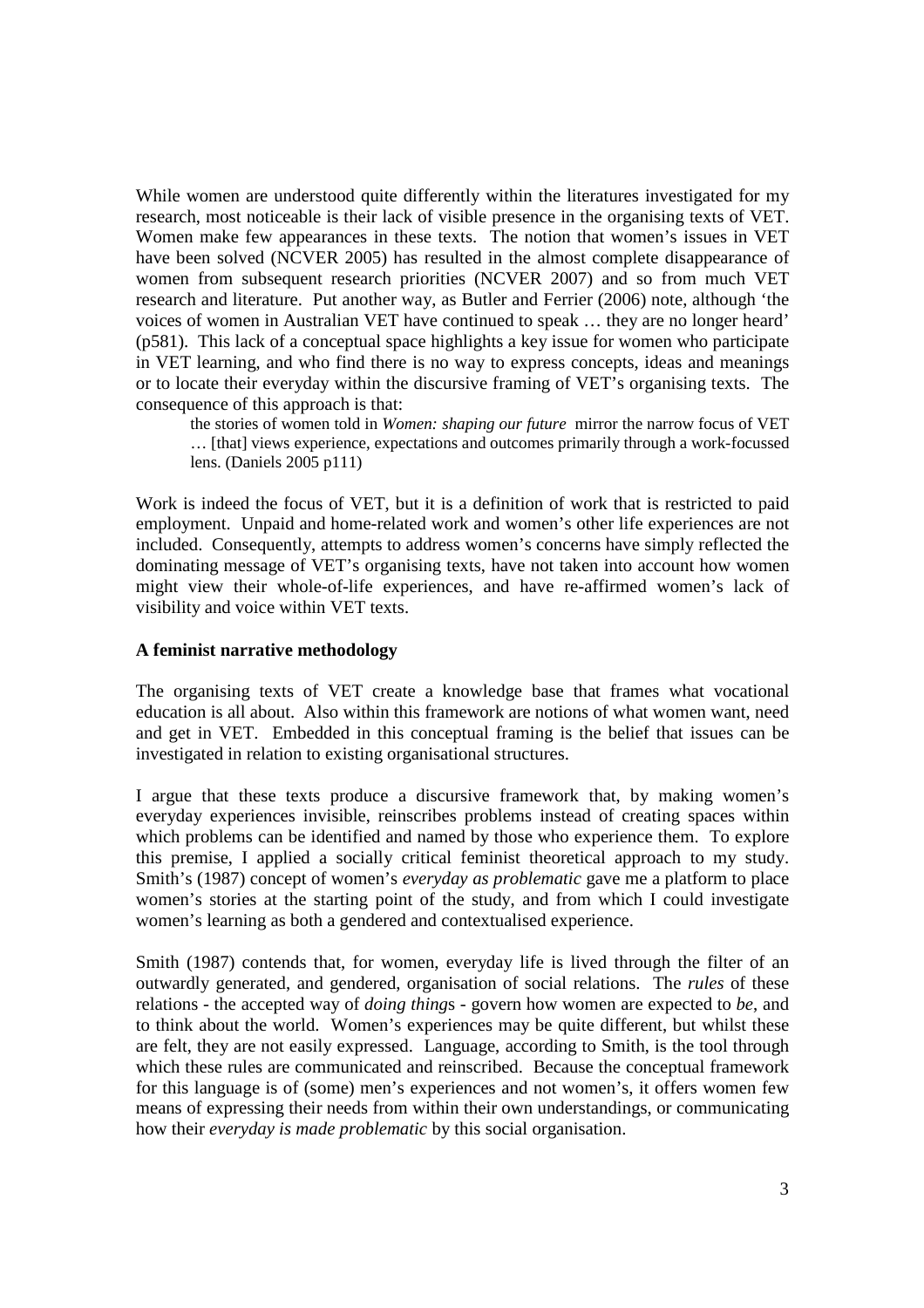What has not been problematised, or even acknowledged, in VET research, is how women learners experience this organisation of social relations (Smith 1987); yet it is from such a perspective that questions can be asked that make visible an otherwise unrecognised set of problems. To explore this *everyday as problematic* I first needed to investigate how, and by whom, women and their needs were currently being interpreted. Bacchi (1999 pp12-13) asserts that interpretations can be challenged through a set of questions:

- What is the problem represented to be?
- What presuppositions or assumptions underlie this representation?
- What effects are produced? Who is likely to benefit?
- What is left unproblematic?
- How would responses differ if the problem were thought about or represented differently?

These questions shape Bacchi's (1999) *What's the problem?* approach, which shifts the focus of a problem from the *identified* to the *identifier*, providing a strategy for stepping outside the discursive assumptions through which women learners are currently understood in VET. As Bacchi reminds us:

[C]onstructions can be challenged. If we accept that our world is socially constructed, then it can be changed by challenging – deconstructing – constructions which have effects we wish to reduce or eliminate. (p62)

Using Smith's (1987) notion of women's *everyday as problematic,* and Bacchi's (1999) *what's the problem* approach, I interrogated VET's organising texts and the women's stories to explore the particular problematic embedded in the contradictions and tensions that were revealed.

The site that provides the backdrop for my study is the TAFE SA Women's Education Course, which provides woman-centred VET education for women in South Australia. It is situated within the Vocational Preparation Program in TAFE SA, and is provided at a number of metropolitan and regional TAFE Institutes. Twelve women were recruited from two metropolitan campuses, and two ninety minute open-ended interviews undertaken with each woman. I used large 'chunks' from the interview transcripts as the major data source for my study. These data were analysed using a framework that recognised the contextual nature of experiences, and therefore enabled themes of learning to be developed *in relation to* women's everyday experiences, not despite them.

### **Re-naming the barriers**

The women in their interviews speak of their reasons for not returning to study, and the concerns they confront in order to do so. Rosalie, Avril, Sylvia and Greta, four participants in my study, talk about issues of childcare, early schooling experiences and family abuse. Rosalie gives a single mother's perspective:

<sup>...</sup> a nine o'clock start, I would have struggled to get there. Or a quarter to nine start or an eightthirty start. You know, you got to … and then I'd go "ah, look, forget it. You know? It's too hard. I need, I need to prioritise my daughter. I can't be putting her into Before School Care. I can't afford it, or I can't afford the, the emotional energy that that's, or energy and pressure that that puts on her, and on me. It's not fair". I didn't want to do that, you know, I decided to parent, so, obviously, I just can't study. (Rosalie. Interview 1,p13)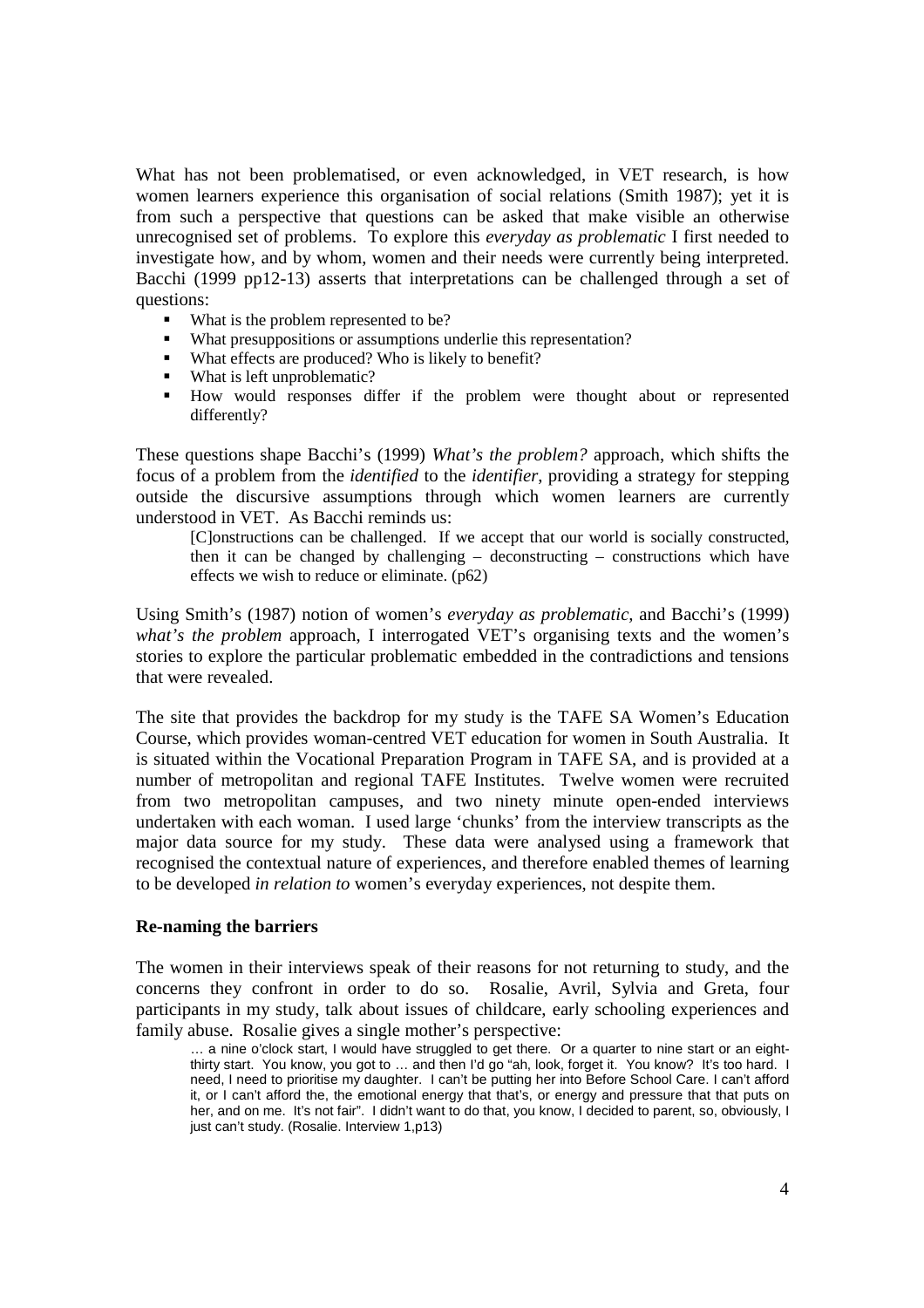Childcare is an *issue* for Rosalie, but the *barrier –* what makes it all too hard *–* is the way in which she and her child are required to organise their lives so that she can participate in vocational learning. The struggle to satisfy the needs of all parties and conform to 'rules' clearly made from outside the experience of mothering, can become 'too hard'.

Early experiences of schooling can leave women resistant to further learning, either through fear of humiliation or through a belief in their own intellectual inadequacy. Sylvia and Avril both revealed negative attitudes towards education resulting from their experiences as schoolgirls:

Most of my primary schooling was Catholic. I'm an ex-Catholic. Um, classic line: Adam and Eve three sons, you don't hear much about the third. I'm sure, I, I now know in the Bible there's a hell of a lot more. We were only taught the three sons. And then Cain killed Abel, and Cain disappeared, and ran into some woman and started begetting, and that's how the human race came about. I asked a nun at one stage, 'cause a lot of the teachers at that point were nuns, in Catholic schools, "if God made Adam and Eve, and that was it, and we were all descended from them, who was this other woman? That Cain ran into, and married? And if Eve was the only one around, was the begetting with his mother?" Well, I got slapped across the face for that one, and told that's just the way it is, because it's in the Bible. "Don't ask questions". So you stop asking questions. (Avril. Interview 2, p8)

For Avril, this and similar experiences created an effective *barrier* that discouraged her from considering any form of education until it became absolutely necessary for her financial survival. Unlike Avril, Sylvia had enjoyed learning at school, but was frequently disparaged by her father:

I think comments that are made by our parents like when we excelled at things, like, you know, like at school for instance, em, I was very good at English. And I was very good at English. I loved it! Absolutely loved it! … and I came top, in English. And when I went home and told my dad, you know, he said, "oh, you're proud of yourself aren't you?" And I said, "Well I thought you would be" .... I thought he'd be thrilled. But, yeah. And so consequently, that was just like, uh-oh. There again, I don't matter. You know? So if you keep getting told the same thing over and over again, you em, internalise that. It's very difficult to turn around. (Sylvia. Interview 2, p9)

Sylvia knew her education wasn't important – her father had told her so. The difficulties Sylvia faced in 'turning around' her belief that she 'didn't matter' were compounded by her subsequent marriage to an abusive man who further diminished her belief in herself. Internalising such criticism would have made it very difficult to voluntarily return to study. Not until she came to the realisation that, as a sole parent, the only way out of her situation was obtaining better qualifications, could she face the prospect of returning to education. It is worth noting too, that once Sylvia did enrol, neither lack of time or energy, nor work commitments deterred her from attending:

I worked full time six days a week … sometimes I'd have to work back on nights when, ahm, my, when college<sup>1</sup> was on, but I'd still go. I, I'd leave work and em, I'd just grab ahm, a hamburger or something and I'd drive to the, drive to the course. I'd get there probably, you know, a little bit late. An hour late, or whatever, but I'd still go. (Sylvia. Interview 1, p6)

Had Sylvia's lecturer demanded that she attend for the entire class time, of course, this would have presented yet another barrier: it was the lecturer's acceptance of Sylvia's participation as a negotiation of her everyday life that enabled her to successfully attend, and complete her studies.

 1 Sylvia refers to her Women's Education classes as 'college', or 'going to school'.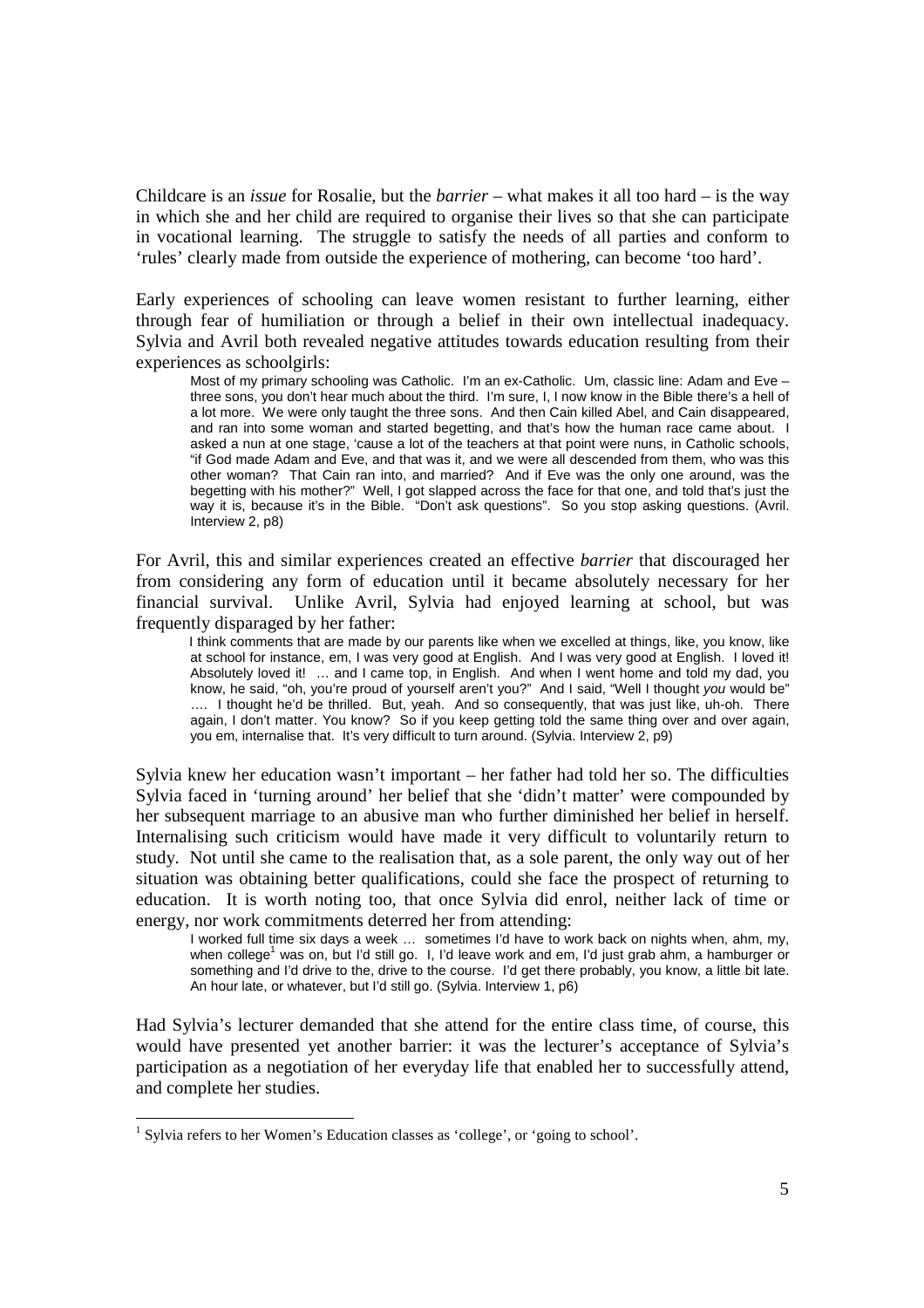Like Sylvia, Greta too is a survivor of emotional and physical abuse that has alienated her from study and resulted in:

… [an] almost complete lack of self-confidence, which I allowed to be undermined … by my exhusband … there was, you know, the physical abuse, so he, he used his physical abuse to intimidate me. And it worked … so. That's what prevented me from going [to study]. (Greta. Interview 1,p3)

Greta's situation is an extreme one, in which she names as the barrier her abusive husband and the fear, intimidation and bullying he inflicted on her. I suggest that this misogynistic situation is in fact a consequence of a much greater barrier created by the gendered social conditions that enable a husband to believe he has the right to force his way into his wife's home and destroy her week's work<sup>2</sup>.

I have used these examples to illustrate that, while links can be made with women's identified barriers and those cited in the VET literature – in some cases – there is a crucial difference in the way the issues are expressed and, importantly, experienced, by women. As Bacchi (1999) suggests, responses differ when the problem of barriers is 'thought about or represented differently' (p13). My research highlights that difference.

### **Discussion**

The findings above offer a different perspective on what constitutes barriers to that presented in much VET literature. Alienation from education that is a consequence of forms of abuse suggests a more complex set of factors at work both preventing women participating, and also helping them to do so. Childcare for parents, too, is an issue, but as Rosalie explains, it is the lack of freedom to negotiate her responsibilities that affects her access, not the lack of childcare. Significantly, women also spoke of critical life incidents that could be expected to present barriers, but were not described as such.

The contemporary notion of educational barriers can be compared to a model of disability that creates 'a deficit model of the individual' (Haggis 2006 p526). Haggis suggests the notion of barriers be conceptualised as one constructed from specific value systems. She uses an approach similar to Bacchi, shifting the *focus* of the problem. As Bacchi asks: Who is calling these conditions barriers? What are the assumptions that underlie the representation of women's everyday activities as problems to be overcome? What conditions, actions, feelings and values go unrecognised in this representation? And how are the features and assumptions evaluated, that represent this as a problem?

While it is evident that some of these named barriers do present very clear obstacles to participation, others are situations or conditions that are particularly relevant to women's lives. In fact these barriers are structural, systemic and social conditions, rather than obstacles that directly affect the actual process of learning (Heenan 2002 p42). Seen in this light barriers are revealed as the activities and experiences that constitute women's

<sup>&</sup>lt;sup>2</sup> Greta's husband on one occasion systematically cut to shreds the garments she had spent all week producing as part of a VET project.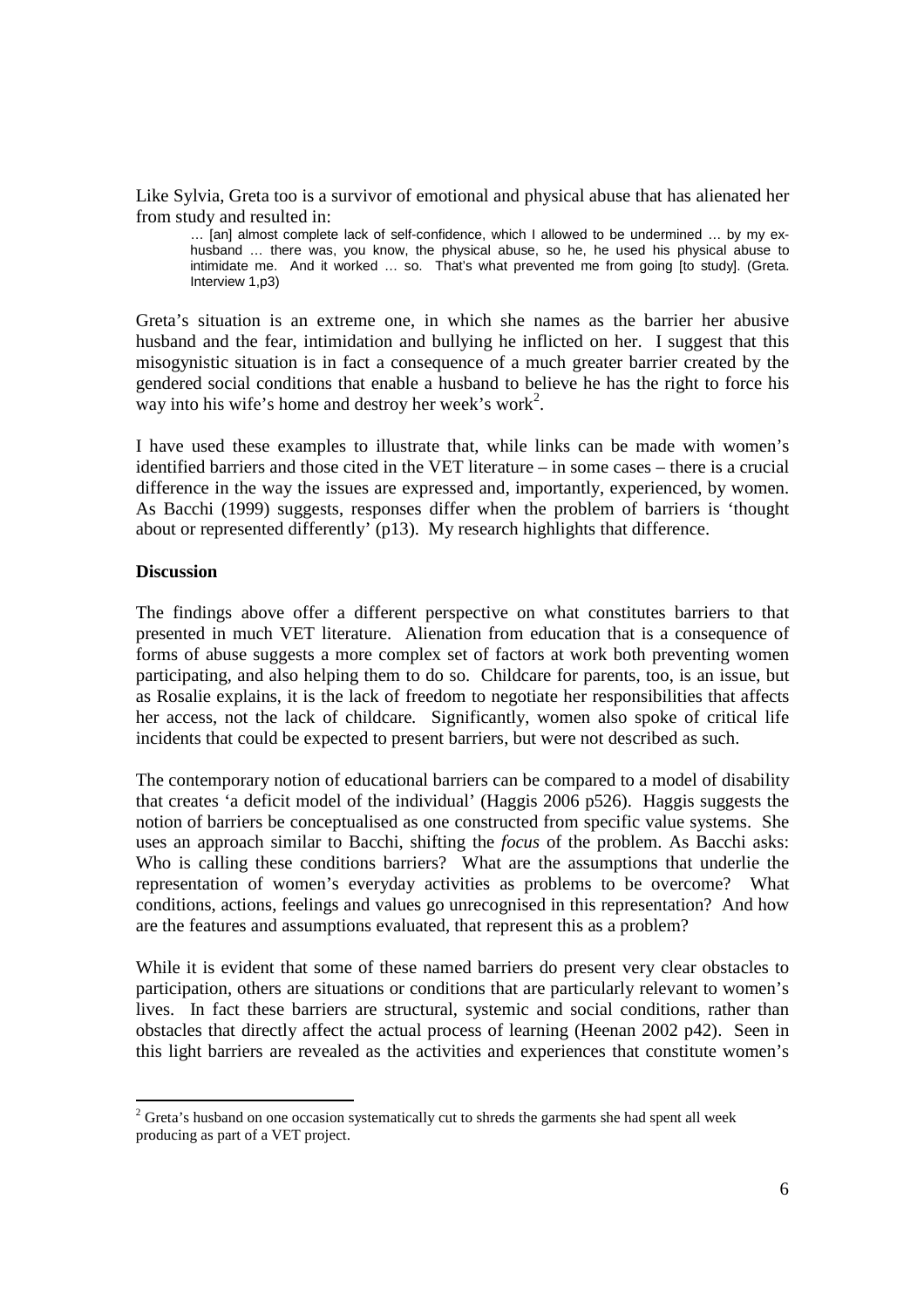daily lives outside paid employment (and by association work-related education and training).

In a UK-based study of women who elected not to continue their study into higher education Heenan (2002) found that it is not the barriers, but the women who 'are viewed as problematic' (p 42). Heenan concludes that in effect women become the *problem*, constructed so by an organising discourse that defines a set of issues to be 'overcome'. These issues are, however, elements of women's everyday and they are integral to her concept of learning. Moreover, if age and disability create barriers as *Women: shaping our future* (ANTA 2004) suggests, then in effect it is women's lives that must be overcome so that they may participate.

Yet, from women themselves, there are few challenges or attempts to problematise barriers, as acceptance of external modes of thinking has come about through the normalising effects of dominant language-use (Smith 1987). Indeed, why would women question these clearly defined barriers, when they identify with the situations they represent? It is difficult to argue against what is assumed when the language used is already 'sedimented with meaning' (Smith 1997 p394). Simply asking women what helps them to participate assumes that the system in which they are being asked to participate is a given, and is not negotiable. This starting point provides no opportunity to name the system itself as problematic, and even less to interrogate the conditions that make it so. Unless VET's gendered and organising discursive framework is acknowledged, alternative representations may still elide the effects of gender that conceal women's experiences. The absence of women's experiences in framing these questions results in women not being able to respond within their own understandings of how barriers to participation are constituted in the first place.

While links can be made with women's identified barriers and those cited in VET's organising texts – in some cases – it is the way in which the issues are expressed and, importantly, experienced, that illustrates how they are understood differently by women. As Bacchi suggests, responses differ when the problem of barriers is 'thought about or represented differently' (p13). The situations described by women in my study certainly matched those identified in the literature as barriers, but were neither described nor experienced as obstacles to be overcome. In fact, set within women's everyday contexts, these situations cease to be barriers. These concerns of everyday life are part of the experiences of women, shaping who and what they are. They do not want to overcome them. It is this lack of lack of understanding that creates, for women, ongoing barriers to access and participation.

If problems facing women continue to be investigated using interpretations that emanate from particular assumptions, there is a risk that the representation of the problem itself will not be interrogated. In fact, it is the representation of such problems that *constitutes* the problem, for 'if the interpretations of the nature and/or causes of the problem miss the mark, so to speak, we can expect little to change' (Bacchi 1999 p66). Problems will be re-inscribed instead of solved.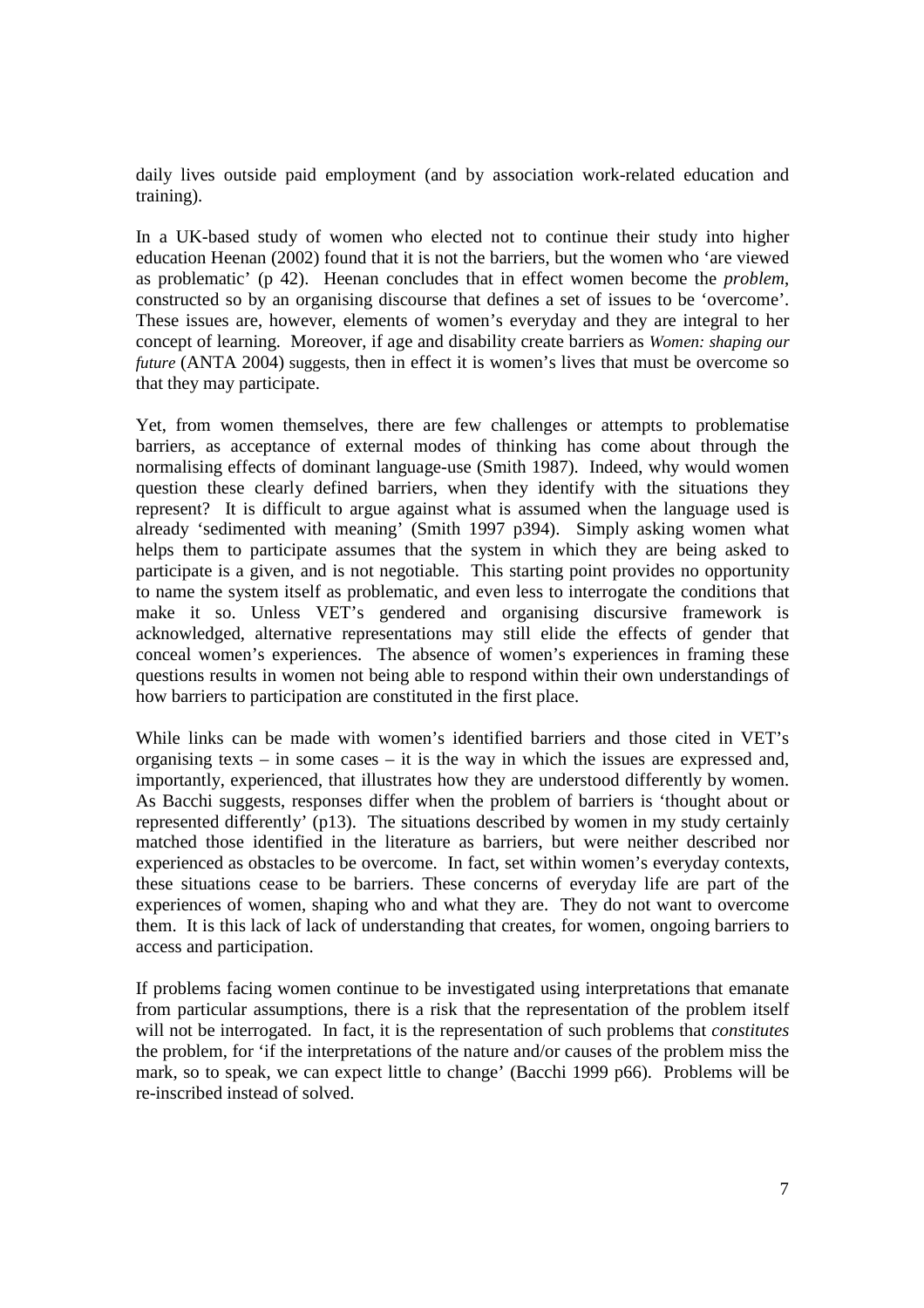# **Conclusion**

Within the literatures focusing on women and education, a body of Australian VET literature conceptualises women in such a way that experiences of everyday life are identified as barriers to access and participation. The language of these documents – the organising texts of VET – shape what can be said about women and what can be researched. The result has been an increasing lack of women's visibility in contemporary VET research, further shaping assumptions about women from outside women's experiences.

Research that begins from women learners' experiences reveals misconceptions in how barriers are constructed within the VET system. This research has shown that women returning to vocational learning bring with them a range of life experiences, and the knowledge and skills acquired in diverse roles within the family and broader society. The contexts in which these roles operate continue to be important to women learners, yet VET's organising texts exclude these contextualised experiences from *what VET is about*. In doing so, women's barriers are assumed through an exclusionary discourse (Smith 1987), and current research and subsequent provision based on these constructions promulgate the assumptions. It is the lack of women's experiences in the construction of barriers that creates the problems. The lack of acknowledgement of experience denies women the opportunity to relate their needs, and prevents those who make the 'rules' – that is, the educators, providers and funding agencies – from stepping outside the assumptions implicit in VET's organising texts.

Women have told stories of being faced with identified barriers such as family commitments, social isolation, low educational achievement and lack of self-esteem, yet who took these conditions with them into their experience of VET learning. The suggestion that these conditions prevent women participating is contradicted to some extent by my study's findings. The women's stories suggest that what VET and a broader literature have identified as barriers are in fact the conditions within which women define their understandings of self (Gouthro 2005; Jackson 2004), and as such they do not necessarily prevent access and participation. The stories are in fact a rich commentary on the structural, systemic and social conditions that shape many women's lives.

A language-use that emphasises the need to overcome these conditions in order to achieve success, denies women's lived experiences and also has problematic implications for those who set the terms for provision, reinscribing 'barriers' as they do so. Issues of trauma, illness and family responsibilities need to be acknowledged as part of the identity of the learner who enters the VET space. This can be achieved by shifting the focus of the *problem* from women to education. Vocational educational provision understood as part of a whole of life experience can then be shaped to fit the actuality of women's everyday existence.

### **References**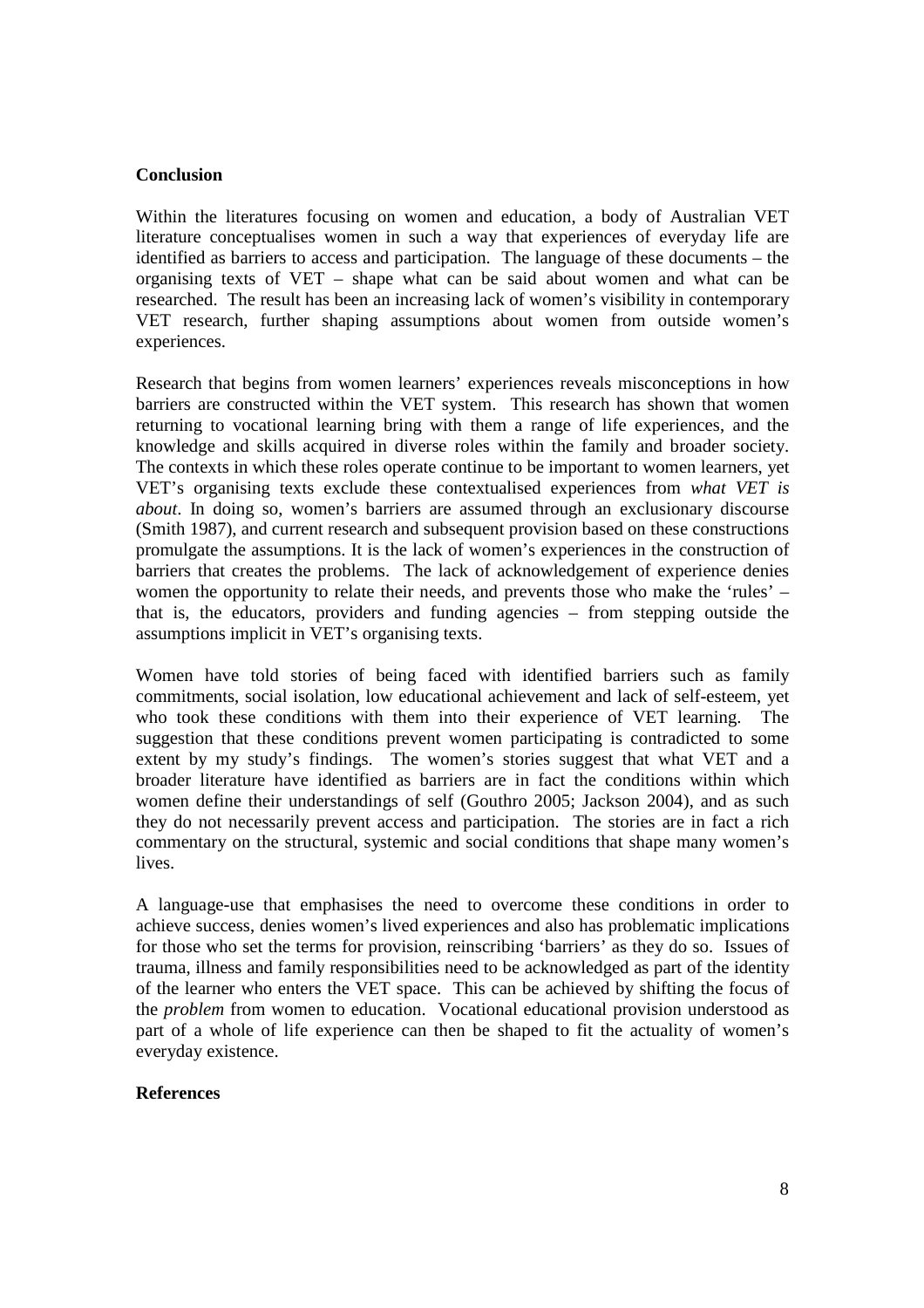ANTA 2003, *Shaping our future: Australia's national strategy for vocational education and training 2004-2010*, Australian National Training Authority, Brisbane Qld.

ANTA 2004, *Women: shaping our future*, Australian National Training Authority, Brisbane, Qld.

Bacchi, CL 1999, *Women, policy and politics: the construction of policy problems*, Sage, London : Thousand Oaks, Calif.

Blackmore, J 2006, 'Unprotected participation in lifelong learning and the politics of hope: a feminist reality check of discourses around flexibility, seamlessness and learner earners', in *Gender and lifelong learning: critical feminist engagements*, eds. C Leathwood & B Francis, Routledge, London and New York, pp. 9-26.

Butler, E & Ferrier, F 2006, 'Asking difficult (feminist) questions: the case of 'disappearing' women and policy problematics in Australian VET', *Journal of Vocational Education and Training,* vol*.* 58, no. 4, December, pp. 577-601.

Considine, G, Watson, I & Hall, R 2005, *Who's missing out? Access and equity in vocational education and training*, National Centre for Vocational Education Research (NCVER), Adelaide, SA.

Daniels, J 2005, 'A critical review of the literature', in *Getting real? Young women and girls, working futures, VET and VET in school*, eds. E Butler & R Woolley, Security4Women, Melbourne, pp. 22-38.

DEST 2005, *Skilling Australia: new directions for vocational education and training*, Commonwealth of Australia-Department of Education Science and Training (DEST), Canberra ACT.

English, LM 2006, 'Women, knowing, and authenticity: living with contradictions', *New Directions for Adult and Continuing Education,* vol*.* 2006, no. 111, September, pp. 17- 25.

Gouthro, PA 2005, 'A critical feminist analysis of the homeplace as learning site: expanding the discourse of lifelong learning to consider adult women learners', *International Journal of Lifelong Education,* vol*.* 24, no. 1, January-February 2005, pp. 5- 19.

Haggis, T 2006, 'Pedagogies for diversity', *Studies in Higher Education,* vol*.* 31, no. 5, October, pp. 521-535.

Hart, M 2002, *The poverty of life-affirming work: motherwork, education and social change*, Greenwood Press, Westport, Ct.